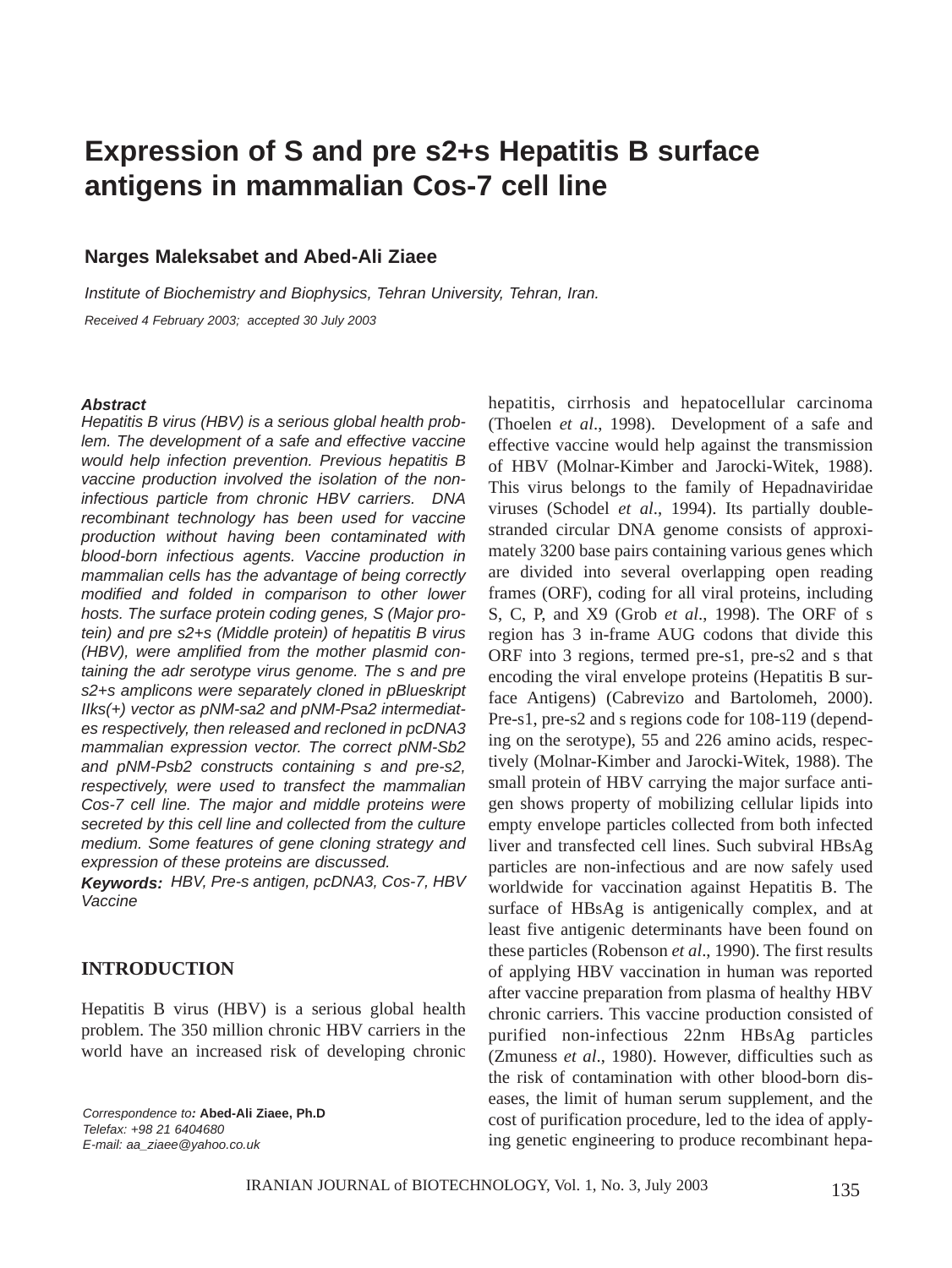titis B virus vaccine in different host systems. Although cloning in bacterial system produced massive HBsAg, this antigen did not exhibit its correct modification and/or conformational structure (Thiollais *et al*., 1991).

Since eukaryotic system such as yeast and mammalian cells have shown the ability of synthesizing correct and native HBsAg particles, the application of these hosts has attracted many investigators. Although the expression of eukaryotic proteins in yeast offers certain advantages over bacterial system, the secretion and glycosylation patterns and the product amounts of a given protein are mostly species specific dependent. These matters encouraged other investigators to invest on the application of mammalian cell culture for HBV vaccine production (Pourcel and Dejon, 1985; Thiollais *et al*., 1991). The application of mammalian system offered suitable solution to the profound concern in connection with the matter of the 5-10% nonresponding rate among apparently healthy individuals, and a much higher rate of non-responsiveness among immuno-deficient persons who were vaccinated with the currently available yeast-derived recombinant hepatitis B vaccine (Yap and Guan, 1995). The production of recombinant vaccine in mammalian cells induced an active immunization in these subjects. In the present study, we constructed two recombinant plasmids containing the s and pre s2+s regions of HBV genome in order to express them in Cos-7 mammalian cell line following transfection with pcDNA3 vector.

## **MATERIALS AND METHODS**

**Strains and plasmids:** *E. coli* strain, Topl0F´ was from Invitrogen (The Netherlands). SV40 transfected Cos-7 cell line (cv-1 monkey kidney derivative), to express large T antigen (LTAg) purchased from the Iranian cell bank of Pasteur Institute (Teharan, Iran). The pBRHBadr72 plasmid, containing the full genome of hepatitis B virus serotype adr cloned in pBR322, was used as a source for isolating HBsAg genes (Health Research Resources Bank, Osaka, Japan). The pBlueskript IIks(+) was used for further subcloning (Invitrogen, The Netherlands). The pcDNA3 plasmid as an expression vector containing SV40-ori fragment and CMV promoter was used for expression of HBsAg genes into Cos-7 cells (Invitrogen, The Netherlands).

**Biochemicals and enzymes:** The restriction and mod-

ification enzymes used in this study were purchased from Boehringer (Germany) and Cinagen (Iran). PCR primers were from TIBMOLBIOL (Germany). Dulbecco's Modified Eagle's Minimal Essential medium (DMEM), PRMI 1640 and Fetal Calf Serum (FCS) were from GIBCO (USA). Biochemicals of high quality (Molecular Biology Grade) were used in all experiments.

**Recombinant DNA techniques:** Standard Techniques for recombinant DNA construction were used (Sambrook *et al*., 1989).

**Construction of plasmids:** The pBRHBadr72 plasmid was used as a template for amplifying the s and pre s2+s genes, using PCR technique. The following primers were designed and used:

Forward S gene primer:

5´-GCGC**GGATCC**ATGGAGAACACAACATCAGGAT-3´

*Bam* H1

Forward pre s2+s gene primer:

5´-GCGC**GGATCC**ATGCAGTGGAACTCCACAA-3´ *Bam*H1

Reverse primer for both s and pre-s+s genes, since both genes have the same 3´ end:

5´-GGCC**GAATTC**CCTTTGGTTTTATTAGGGTT-3´

#### *Eco*RI

*Bam*HI, *Eco*RI restriction sites were designed at the beginning of the 5´ of forward and reverse primers and were used when further cloning was planned (shown in bold face).

PCR was performed for 30 cycles as follows: for DNA denaturation, at 93°C for 1 min, for primers annealing, at  $69.5^{\circ}$ C for 1 min and for strand extension, at 72°C for 1 min. Before starting the first run, the reaction mixture kept at 95°C for 5 min. Also at the end of the last loop, the reaction mixture was left at 72°C for 10 min. The high fidelity *Pwo* DNA polymerase was used for PCR. One PCR program was used for both the genes. The PCR products of pres2+s gene are 846 bp, while s-gene is 681 bp. The blunt-ended amplicons were ligated with the blunt ends of *Hinc*II linearized pBluescript IIks(+) plasmid. This strategy helps us to select the right white colonies faster and without concern about the directionality of the ligated blunt ended PCR fragment. After obtaining the correct construct it is easy to release the cloned fragment from the designed restriction sites and to use it for further cloning. We have also found that it is hard and difficult to recover or to have enough precipitate of the PCR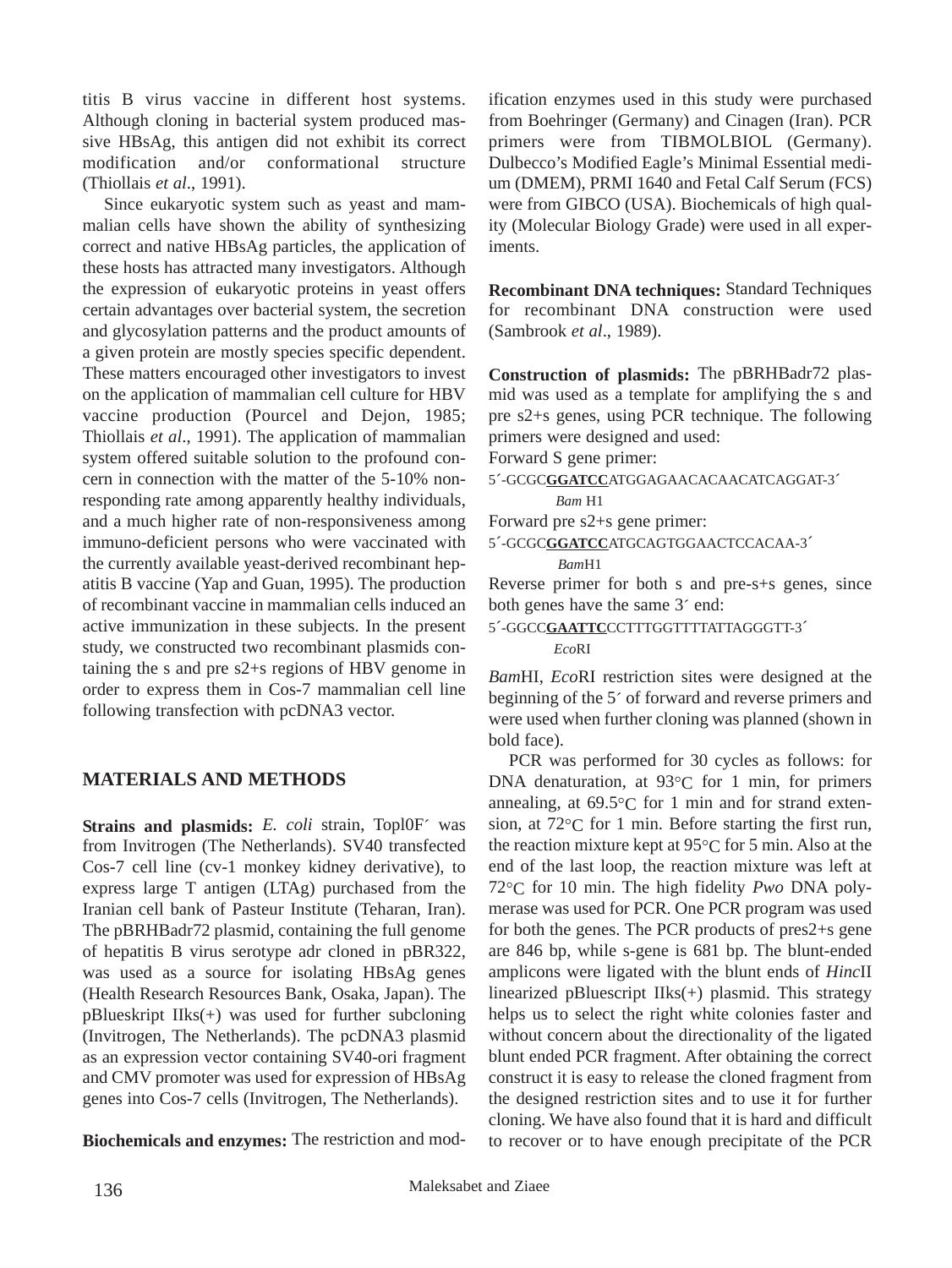product if enzymatic digestion of the designed restriction sites is directly carried out after the PCR reaction. In other words, further manipulation on PCR product does not only cause the loss of the product, it may also cause a DNA destructing effect. The resulted ligate mixture was used for *E. coli* Topl0F´ transformation according to the producer instruction (Invitrogen, The Netherlands). White transformants were selected on media containing X-gal-ampicillin, and then plasmid extraction was followed. The extracted constructs were subjected to restriction endonuclease R-mapping analysis using the referred restriction endonucleases. The correct oriented fragments were released from the plasmid after digesting with *Bam*HI and *Eco*RI restriction endonucleases. These fragments were ligated to the *Bam*HI and *Eco*RI linearized pcDNA3 plasmid. The overnight incubated ligate mixture was used for *E.coli* Topl0F´ transformation. After excluding the blue colonies that contained the self-ligated pBlurscript IIks(+) on media with X-gal-ampiciline, white transformants were selected. To select white colonies harboring the right size of the recombinat pcDNA3, DNA extraction was carried out and the right constructs were subjected to restriction endonuclease (R-mapping) analysis. The resulting plasmids pNM-sb2 and pNM-PSb2 carrying s and pre-s2, respectively, under transcriptional control of CMV promoter were identified by obtaining the right fragments in length after digestion of plasmids with restriction endonuclease *Xba*I. Both plasmids pNMsb2 and pNM-Psb2 gave the same length fragment of 606 bp. Plasmids with the correct oriented fragments of both genes were used to transfect Cos-7 cell line.

**DNA sequencing:** To make sure that the construction and manipulation processes did not affect the base sequences of the pre-s2 and s genes, two correct constructed pcDNA3 that named pNM-Psb2 and pNMsb2 were sequenced. The resulted recombinant plasmids named pNM-sb2 and pNM-Psb2 containing pres2 and s genes, respectively, were prepared for direct sequencing of s and pre-s2+s regions before Cos-7 cell transfection following the use of the standard primers of T7 and SP6 promoters and the application of an automated DNA Sequencer (Sequence laboratories, Gottingen, Germany).

**Cos-7 cell transfection:** The cells were propagated in DMEM or RPMI-1640, supplemented with 10% FCS and antibiotics (penicillin 50 unit/ml and streptomycin 50  $\mu$ g/ml) all cultures were maintained at 37 $\degree$ C in a moist atomsphere containing 5%  $CO<sub>2</sub>$  and 95% air. Cell subculture and media renewal were done every 3 days and everyday, respectively. Transfection was essentially done as described previously (Conn *et al*., 1998). Briefly,  $1-2\times10^5$  Cos-7 cells in 100 mm dishes were considered for each trasfection and 15 µg DNA was used. Following incubation at 37 $\degree$ C for 4-5 h and immediate glycerol shock, cells were washed once with DMEM and then re-fed with fresh medium. G-418 (Sigma, USA) at 0.25 mg/ml was added after 72 hours and rich medium containing this antibiotic was changed every 3 days. The formation of colonies resistant to G-418 appeared after further incubation and media renewal. For a large scale of cell growth, good and well shaped colonies were isolated then repeatedly propagated in the same medium in the presence of increasing doses of 0.25-0.5 mg/ml of G-418 for permitting only those cells resistant to neomycin to grow. Those cells were resistant to the added antibiotic were repeatedly reused for HBV surface antigens production.

**Analysis of cellular DNA:** Cellular DNA was extracted from confluent monolayers of trasfected cells as described (Merante *et al.,* 1998). In order to confirm the presence of HBsAg gene in transfected cells, genomic DNA was applied as a template for PCR by using the primers of each gene. Also, for further confirmation, Southern blot technique was used following DNA extraction from neomycin resistant Cos-7 cells. Briefly, the extracted DNA was digested with the appropriate restriction endonuclease and electrophoresed at 15V for 15 h using 0.8% agarose gels. The gel was transferred to nylon membrane  $(Nylon^+$ membrane, Amersham, UK). The blotted membrane was hybridized at 42°C with PCR product of s-gene as a DNA probe that was labeled according to the ECL Labeling Kit (Amersham, UK). The developed film was analyzed for data interpretation.

#### **Protein Analysis**

ELISA: Monolisa Ag HBs plus kit (Sanofi, Pasteur-France) was used for HBsAg detection and confirmation according to the manufacturer recommendations. The cut off value was determined in experiment using positive and negative controls.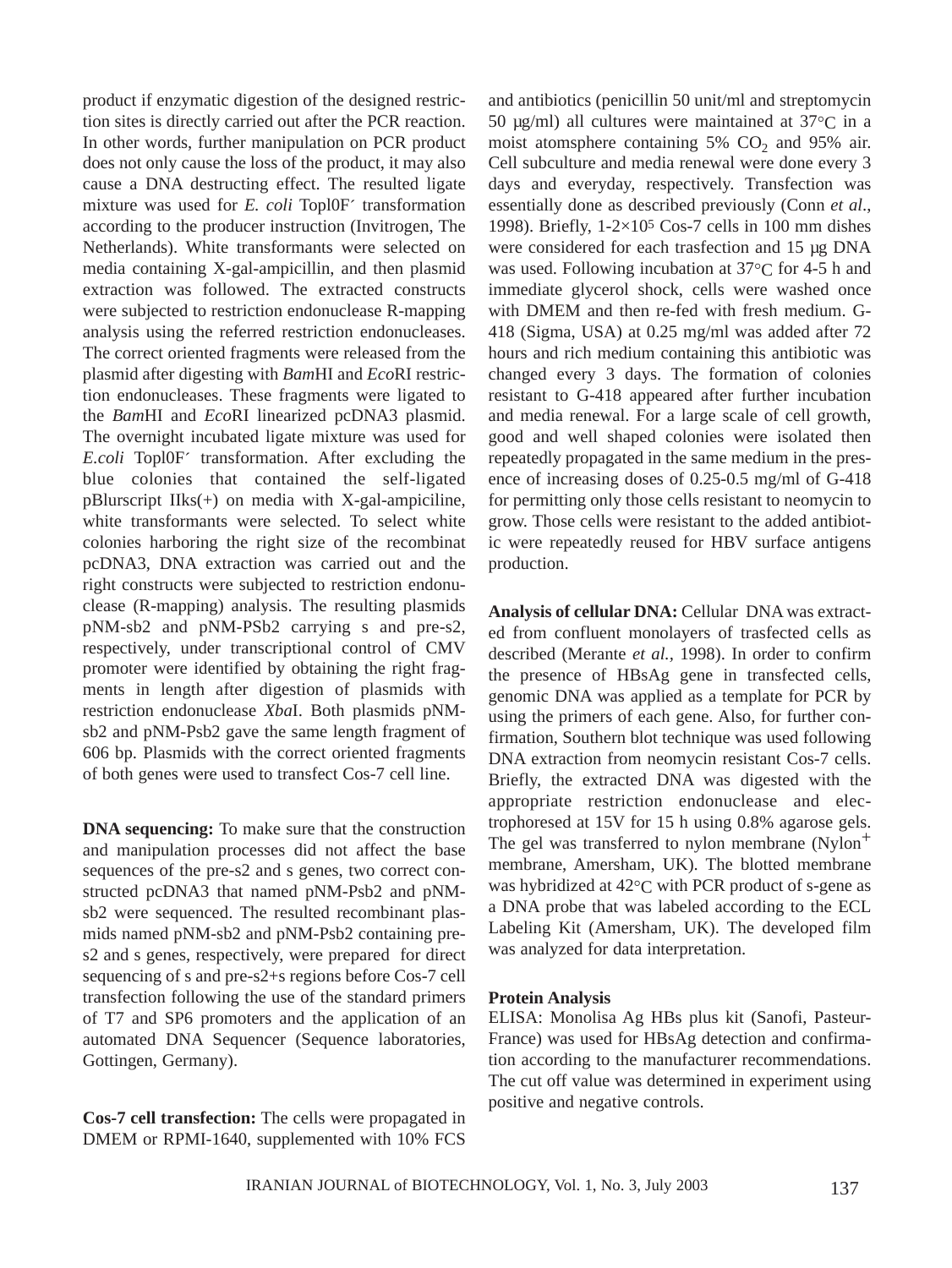

**Figure 1:** Schematic representation of the pNM-Sa2, pNM-Sb2 plasmid constructions.



**Figure 2:** Schematic representation of the pNM-Psa1, pNM-Psb2 plasmids constructions.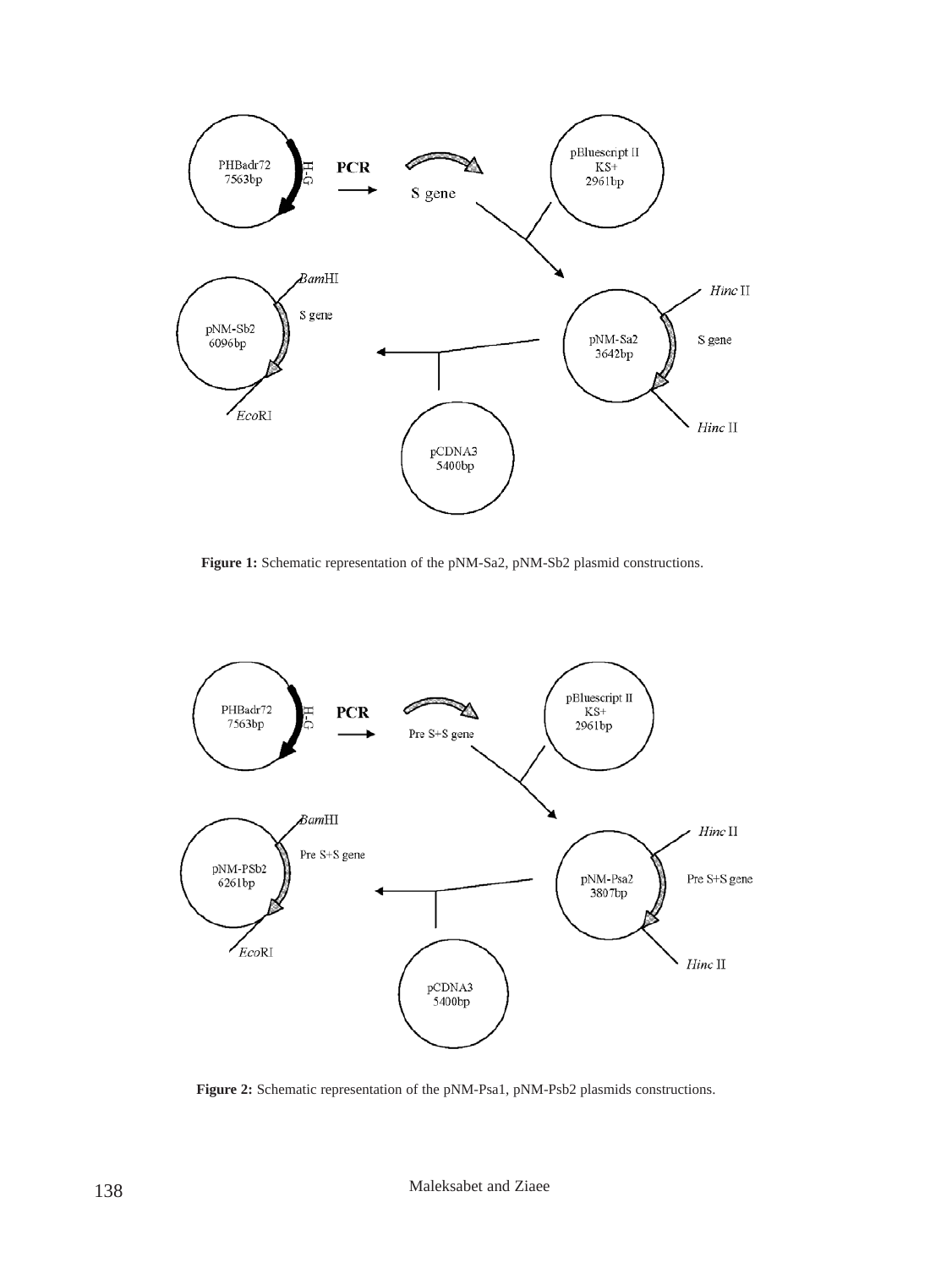### **RESULTS**

**pNM-sa2 and pNM-Psa2 construction:** Coding sequence for the major part of the HBsAg was amplified following the use of pBRHBadr72 plasmid (sgene) as a template then subcloned in *Hinc*II cleaved pBlueskript IIks(+) and referred as pNM-sa2 clone (Fig. 1). Coding sequence of s plus pre-s2 of the mother plasmid pBRHBadr72 was PCR amplified. The amplicon was ligated with the *Hinc*II cleaved pBlueskript IIks(+) and named as pNM-Psa2 clone (Fig. 2).

**Construction of plasmids pNM-sb2 and pNM-Psb2 and transfection of Cos-7 cells:** The pre-s and s genes of the HB virus were released from pNM-sa2 and pNM-Psa2, respectively, then placed under transcriptional control of CMV promoter in plasmid pcDNA3, resulting in plasmids pNM-Psb2 and pNM-sb2, respectively as described in materials and methods (Figures1 and 2). Two recombinant plasmids were used for transfection: I) pNM-Sb2 and II) pNM-Psb2. Transfectants were selected by neomycin-resistant phenotype after 26 days, and the G-418 resistant colonies appeared with an efficiency of 1.25 per 10cm2 per 1 µg DNA (Table 1). The average number of foci in a 35 mm dish was calculated with respect to the rate of transected DNA and the efficiency of focus appearance was determined.

**DNA Sequencing:** The pNM-sb2 and pNM-Psb2 clones were sequenced by standard primers of T7 and Sp6 promoters. In pNM-Sb2 clone, the sequence of sgene was corresponding to the sequence of s-gene in pBRHBadr72 and in pNM-Psb2 clone, the sequence of the pre-s 2+s gene differs from sequence of the same gene in pBRHBadr72 in two positions 63 and 134. In position 61 (codon 21), amino acid was the same of the wild type, while in position 134 (codon 45), Ser altered to Phe (data not shown)**.** On the other hand**,** the presence of s-gene and pre s2+s gene in transformed cells

was confirmed following PCR amplification using forward and reverse primers of these two genes.

**State of recombinant DNA in transformed cells:** In order to examine whether the pNM-Sb2 and pNM-Psb2 plasmids are replicating extrachromosomally in the transformed cells or were integrated into the host genome, we analyzed total DNA by blot analysis. DNA was extracted from each clone then treated with *Hind*III and electrophorsed on 0.8% agarose for 15 hr at 15V. Hybridization was done with the labeled PCR product of s-gene as a probe. No signal was observed in negative control, while a 1.9 kb band was seen in pNM-sb2 transfectant with pattern of complete *Hind*III digestion. Also three bands as 1.9, 3.7, 15.5 kb were observed in pNM-Sb2 clone. The appearance of such three bands may be due to the *Hind*III partial digestion of the Cos-7 genomic DNA. This may be an indication of pNM-sb2 integration at a single locus in the host chromosome. It is also possible to suggest that these 3 bands can be considered as an integration of 3 separate plasmids in different chromosomal loci.

**ELISA Test:** ELISA showed that both major and middle proteins of hepatits B surface antigens were expressed in Cos-7 cells after neutralization with the anti-HBsAg antibody. It confirms that the expressed recombinant HBsAg in Cos-7 cells has the correct tertiary structure and was recognized properly by the anti-HBsAg antibody (Fig. 3, and Table 2). According to the kit protocol, and with respect to OD, the concentration of the extracted protein was calculated (Table 3). The samples of A, B, D, E samples are negative and positive controls, serum of normal individual, and serum of HBsAg positive individual, respectively. All of these samples were considered as controls in ELISA test. On the other hand, samples of C, G are medium culture and cell lysate of Cos-7 cells, respectively, and were regarded as negative controls of DNA transfected Cos-7 cells.

In respect to the total volume of culture media and

Table 1: Efficiency of colony formation per ug DNA.

| No. of Foci per 10 cm <sup>2</sup> per 1 $\mu$ g DNA<br>$(no/10 \text{ cm}^2/\mu\text{g} \text{DNA})$ | Treatment of cells with |
|-------------------------------------------------------------------------------------------------------|-------------------------|
| 1.2                                                                                                   | pNM-Sb2                 |
| 1.3                                                                                                   | pNM-Psb2                |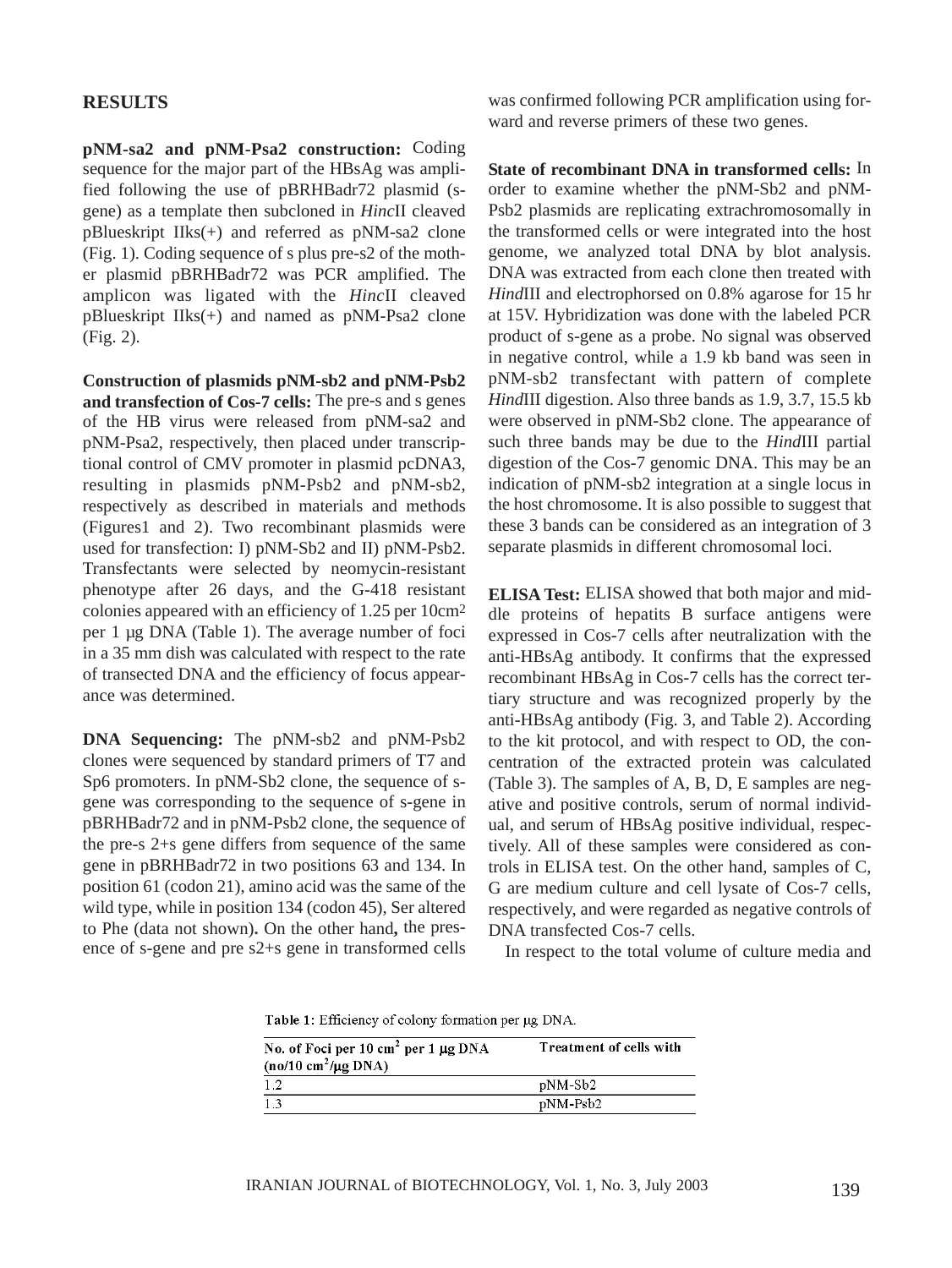Table 2. Results of ELISA test.

| ัธ<br>culture<br>expressing-<br>protein<br>Medium<br>middle<br>cells | r<br>ဒီ<br>đ<br>Cell lysis<br>normal | ัธ<br>culture<br>expressing<br>protein<br>Medium<br>major<br>$_{\rm cells}$ | E<br>HBsAg<br>Serum | $\mathbb{C}$<br>HBsAg<br>Serum | $\mathfrak{h}$<br>culture<br>$C0S-7$<br>Medium<br>normal | control<br>Positive | $\frac{1}{2}$<br>Negative |                 |
|----------------------------------------------------------------------|--------------------------------------|-----------------------------------------------------------------------------|---------------------|--------------------------------|----------------------------------------------------------|---------------------|---------------------------|-----------------|
| Η                                                                    | G                                    | F                                                                           | Ε                   | Ð                              | C                                                        | B                   | А                         | OD at<br>450 nm |
| 0.883                                                                | 0.014                                | 1.249                                                                       | 1.731               | 0.020                          | 0.018                                                    | 1.692               | 0.012                     |                 |

Table 3. Concentration of protein expressing in culture medium.

|                         | Culture medium of cells<br>expressing major protein | Culture medium of cells<br>expressing middle protein | Positive control |
|-------------------------|-----------------------------------------------------|------------------------------------------------------|------------------|
| Concentration $(ng/ml)$ | 10                                                  | 14                                                   | 20               |



**Figure 3. ELISA Results:** A. Negative control of kit, B. Positive control of kit, C. Culture medium of normal Cos-7 cells, D. Serum of HBsAg (-) individual, E. Serum of HBsAg (+) individual, F. Culture medium of pNM-Psb2 transfected Cos-7 cells, G. Cell lysate of normal Cos-7 cells, H. Culture medium of pNM-Sb2 transfected Cos-7 cells

number of cells, the production rate of cells expressing major protein was calculated as; 1.5 mg/day/105 cell and 2.1 mg/day/105 cell for cells expressing the middle protein.

## **DISCUSSION**

To eliminate blood-born infectious agents contaminated HBV vaccines, investigators tried virus and their propagation in cultured cells. However, the dependence of the virus on liver cell receptor and the internal

condition of gene expression of the infected cell, made the application of cell culture technique unsuccessful (Yee *et al*., 1989; Hertogs *et al*., 1994). On the other hand, cloning of HBV vaccine in bacterial system gave not only a low yield, the vaccine also showed structural conformation deficiency (MacKay *et al*., 1981; Murray *et al*., 1988). Although, the application of yeast as a host overcame this problem somehow, the unresponsiveness of a fraction of HBV vaccinated subjects suggested that the recombinant antigen could not be properly recognized by the immune system. This defective and inefficient recognition was subsequently attributed to the lack of glycosylation modification that the vaccine needs and this may be the cause of the difficulty or inability of *Saccharomyces cervesiae* and other yeast strains to secret HBsAg (Cregg *et al*., 1987; Lanford *et al*., 1988). Therefore observation of a small percentage of non-responders among those healthy subjects to the yeast derived recombinant HBV vaccines and their relative ineffectiveness among immuno-deficient recipients suggested the need for further improvement of HBV vaccine industry.

The application of mammalian cells as a host for recombinant HBV vaccine has been found promising and circumvented the complexities that non-responsive HBV vaccinated individuals previously faced. Injection of CHO cell produced recombinant HBV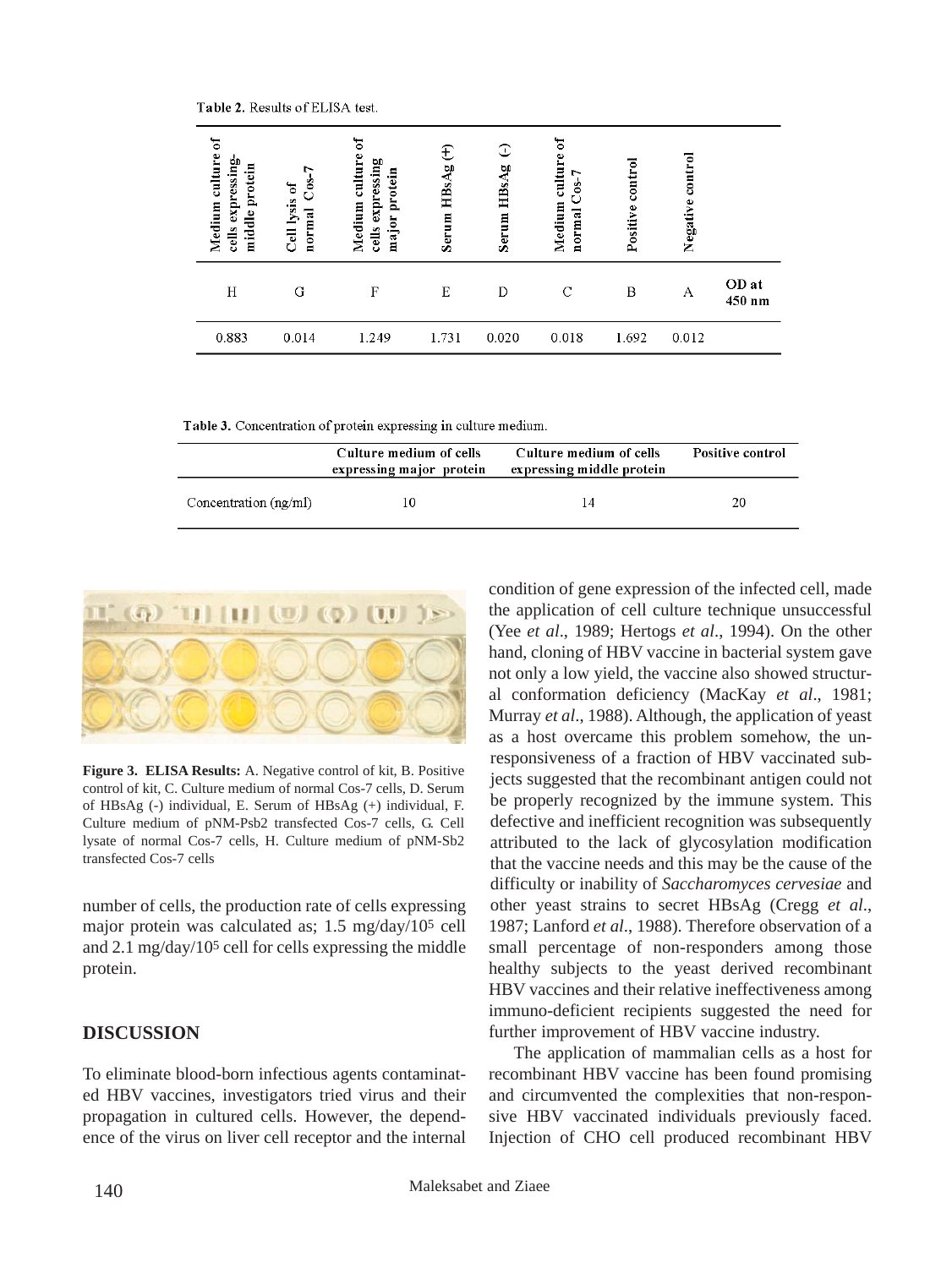vaccine in mice confirmed the responsiveness in comparison to mice received the same amounts of yeastdrived HBVsAg vaccine (Shouval *et al*., 1994). Also a high immunogenicity and 100% seroconversion were reported in a study concerned a group of young adults injected with CHO cell produced pre-S-s recombinant vaccine (Hourvitz *et al*., 1996). Due to these outlined encouraging achievement in recombinant HBV vaccine technology, we preferred to extend such studies by applying Cos-7 cell line as a host. These cells are transfected with the SV40 large T antigen and are able to produce this antigen dominantly. Such continuous production can be used properly for DNA replication of pcDNA3 vector which contains the SV40 origin site. Therefore, although previous studies have mostly applied CHO cell line, the application of Cos-7 cells together with the use of pcDNA3 vector may offer superior performance for both vector continuous presence and gene expression.

In parallel to the development and the matter of looking for better host for expressing the HBV vaccine, the surface antigens of this virus have also been considered for obtaining effective and reproducible immunogenicity. The important role of HBV surface pre-s1 and pre-s2 proteins in immunological recognition and reaction T and B cell receptors is well documented (Neurath *et al*., 1987). The presence of pre-s2 on the surface of HBV has been believed to overcome the observed difficulty in non-responsive status to s protein through pre-s2 specific T-helper cell functions (Neurath *et al.*, 1986; Neurath *et al*., 1987). Other studies also indicated the immunogenic superiority of pre-s2 over s at the humoral level under normal immunization and time of onset primary response. On the other hand, studies on yeast even showed that s region was not glycosylated while both pre-s1 and pre-s2, each received N-glycosylation on one of their amino acid. These evidences and criteria, have justified the inclusion of pre-s2 region in most vaccine design together with the application of mammalian cells as hosts for gaining better protection against HBV transmission. Recent data also suggest that the pre-s1 and pre-s2 proteins induced protective antibodies and their inclusion with protein s could enhance the vaccine's immugenicity. Although the inclusion of pre-s2 region to s protein was efficiently secreted by transfected cells, the fusion of pre-s1 sequence to these two sequences caused the block of secretion of such three sequences combination. This blockage of protein secretion was suggested to be due to some modification in the plasma membrane (Prange *et al*., 1995; Yap and Guan, 1995). Due to the above documented observations, we concentrated on the use of pre-s2 and s regions of env gene to produce effective Hepatitis B vaccine in mammalian cells. Both s and pres2+s genes were cloned separately in Cos-7 cells in order to study the immunogenicity of the expressed proteins for the purpose of developing more effective vaccine. Having such aims in mind, the frames of both genes coding for surface antigens, pres2+s and s were cloned in pBlueskript IIks(+) plasmid with proper restriction sites. The choice of using this plasmid as an intermediate is due to the easy and fast selection of white colonies picking the right amplified fragment. The correct fragment of this intermediate construct were released from the plasmid, then cloned into pcDNA3 expression vector and used for Cos-7 cell line transfection.

The SV40 large T antigen (LTAg) transfected Cos-7 cells, has the ability of producing LTAg dominantly and this in turn cause pcDNA3 plasmid (containing SV40-ori) to replicate efficiently and with a high copy number. Foci formation of neomycin resistant Cos-7 cells transfected with the circular form of recombinant pcDNA3 (containing either s or pre-s2-s sequences), took about 26 days. These foci were found to be positive for major and middle proteins. Southern blot analysis suggests that pNM-Sb2 and pNM-Psb2 clones were predominately integrated within the genome of the transformed cells, and that always led to a stable expression of the major and middle proteins whenever they were grown in complete media. It is also possible that episomal form of this plasmid can be actively expressed. However, studies have declared that the continuous supplement of high copy number of episomes in the nucleous of propagating cells after transfection will finally lead to their efficient integration in the host genome, and this in turn would result in their stable expression as integrated sequences

Direct sequence of pNM-Sb2 clone showed no alteration in DNA sequence in comparison to the sequence of the mother s-gene in pBRHBadr72 during the plasmid construction and manipulation. However, the sequence of pNM-Psb2 differs from the sequence of the mother pre s2+s gene in pBRHBadr72 in two base positions, inside codons 21 and 46. The alteration in the codon 21 caused no change in the amino acid sequence, while change in codon 45 caused the alteration of Serine to Phenylalanine. It seems that this change in the amino acid sequence did not cause the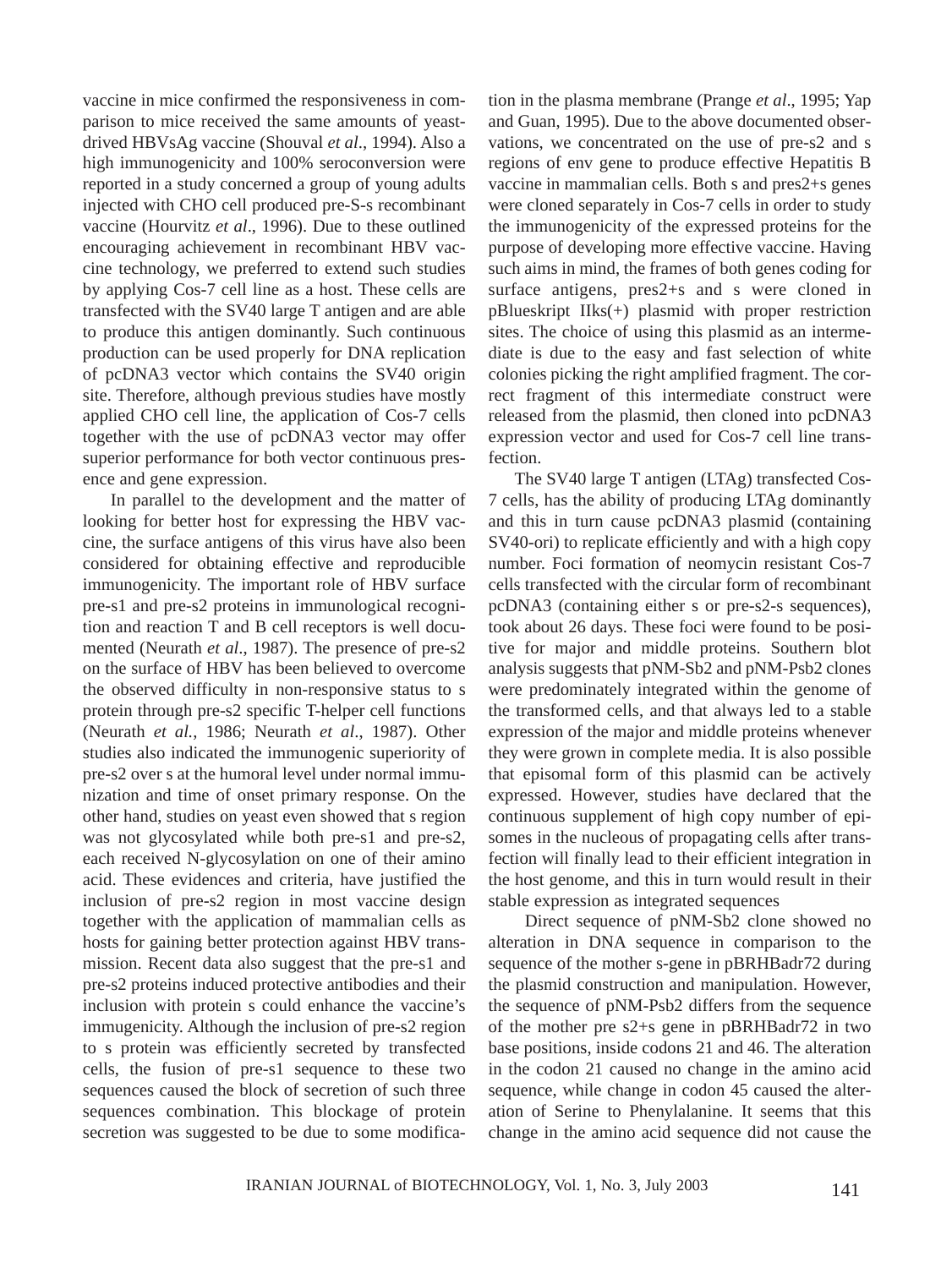loss of the cloned protein immunogenecity.

Expression of both genes in transfected cells proved to be in a proper rate and comparable to other reports concerning HBsAg production in other hosts. Also, we should not ignore the possible secretion and the contamination of the cell culture with proteases that cause degradation of a fraction from the secreted vaccine product and during storage, particularly the pre-s2 part of the vaccine that is sensitive to proteases (Kitano *et al*., 1987; Chen *et al*., 1988; Langley *et al*., 1988). Therefore, what we measured may not be the real secreted amounts of the antigenic proteins. To verify this, more attention to be paid on cell culture condition optimization and extraction measures. Finally, although the expression of such HBV surface antigens in mammalian cells was previously reported, application of pcDNA3 vector and Cos-7 host cell line is this study may offer the advantage of having stable and maintained integration or episomal states of the vector in addition to a good quality of proper human protein folding and modification.

#### **Acknowledgments**

The authors are deeply indented to Dr. Khabiri, A.R., Immunology Department, Pasteur Institute, Tehran, Iran, for performing ELISA technique. We thank the Research Council of Tehran University for the full financial support of the presented work under project number of 521/1/105.

### **References**

- Cabrerizo M and Bartolome J. (2000) Molecular analysis of HBV DNA in serum and peripheral blood mononuclear cells from HbsAg-negative cases. *Hepatology*, 32(1): 116- 123.
- Chen SH and Haward CR. (1988) Properties and stability of the pre-s2 region of HBV. In: *Viral hepatits and liver diseases*. Alan R liss Inc., pp: 622-626.
- Cregg JM, Tschoppe JF, Stillman C, Sieggel R, Akong M, Craig WS, Buckholz RG, Madden KR, Kellaris PA, Davis GR, Smiley BL, Cruze J, Torregrossa R, Velicelebi G, Thill, GP. (1987) High level expression and efficient assembly of HBsAg in the methyltropic yeast, *Pichia Pastoris. Biotechnology*, 5: 479-485.
- Grob PJ. (1998) Virus, pathogenesis and treatment. *Vaccine*,
- 16: 11-12. Conn KJ, Degterev A, Fontanilla MR, Rich CB, Foster JA. (1998). Calcium phosphate transfection. In: *DNA Transfer to Cultured Cells*. Katya R, Freshney RIan, Wiley-Liss, A John Wiley & Sons, Inc., Publication, New York. Chichester Weinheim. Brisbane. Singapore. Toronto, PP. 111-124.
- Hertogs K, Depla E, Crabbe T. (1994) Spontaneous development of anti-hepatitis B virus envelope (anti-idiotypic) antibodies in animals immunized with human liver endoexin II or with the F(ab)2 fragment of anti-human liver endonexin II IgG: evidence for a receptor -ligand like relationship between small HBsAg and endonexin II. *Journal of Virology*, 68: 1516-1521.
- Hourvitz A, Mosseri R, Solomon A, Yehezkelli Y, Atsmon J, Danon YL, Koren R, Shouval. (1996) Reactogenicity and immunogenicity of a new recombinant hepatitis B vaccine containing pre S antigens: a preliminary report. *Journal viral Hepatology*, 3: 37-42.
- Imamura T, Araki M, Miyanohara A, Nokao J, Yonemura H, Ohtomo N, Matsubara K. (1987) Expression of hepatitis B middle and large surface ntigen in *Saccharomyces cerevisiae*. *Journal of Virology*, 61: 3543-3549.
- Kitano K, Nakao M, Itoh Y, Fugisawa Y. (1987). Recombinant hepatitis B virus surface antigen p31 accumulates as particle in *Saccharomyces cerevisiae*. *Biotechnology*, 5: 281-283.
- Lanford RE, Kennedy RC, Dressman GR, Eichberg JW, Notvall L, Lucknow YA, Summers MD. (1988) Expression of hepatitis B virus surface and core antigens using a Baculovirus expresion vector. In: *Viral Hepatitis and Liver Diseases.* Alean R. Liss, Inc, pp: 372-378.
- Langley KE, Egan KM, Barnedt JM, Parker CG, Bitter GA. (1988). Characterization of purified HBsAg containing pre-s2 epitopes expressed in *Saccharomyces cerevisiae*. *Gene*, 67: 229-245.
- MacKay P, Pasek M, Magazin M, Kovacic RR, Allet B, Stahl S, Gillert W, Schaller H, Bruce SA, Murray K. (1981) Production of immunologically active surface antigens of hepatitis B virus by *Escherichia coli*. *Proceedings of the National Academy of Sciences, USA*, 78: 4510-4514.
- Menrant F, Raha S, Ling M. (1998) Isolation of total cellular DNA from tissue and cultured cells. In: *Molecular Biomethods Handbook*, Rapley, R and Walker, Y. Human Perss, Totawa, Newjersey. pp: 9-16
- Molnar-Kimber KL and Jarocki-Witek V. (1988) Distinctive properties of the hepatitis B virus envelope proteins. *Journal of Virology*, 62: 407-416.
- Murray K. (1988). Application of recombinant DNA techniques in the development of viral vaccines. *Vaccine*, 6, 164-173.
- Neurath AR, Kent SBH, Strick K, Parker K. (1986) Identification and chemical synthesis of a host cell receptor binding site on HBV. *Cell*, 46: 429-436.
- Neurath AR, Jameson BA, Huima T. (1987) Hepatitis B virus electing protective immunity. *Science*, 5: 45-50.
- Pourcel C and Dejon A. (1985) The hepatitis B virus. *Nature*, 317: 489-495.
- Prange R. (1995) Properties of modified hepatitis B virus surface antigenparticles. *Journal of General Virology*, 76: 2131-2140.